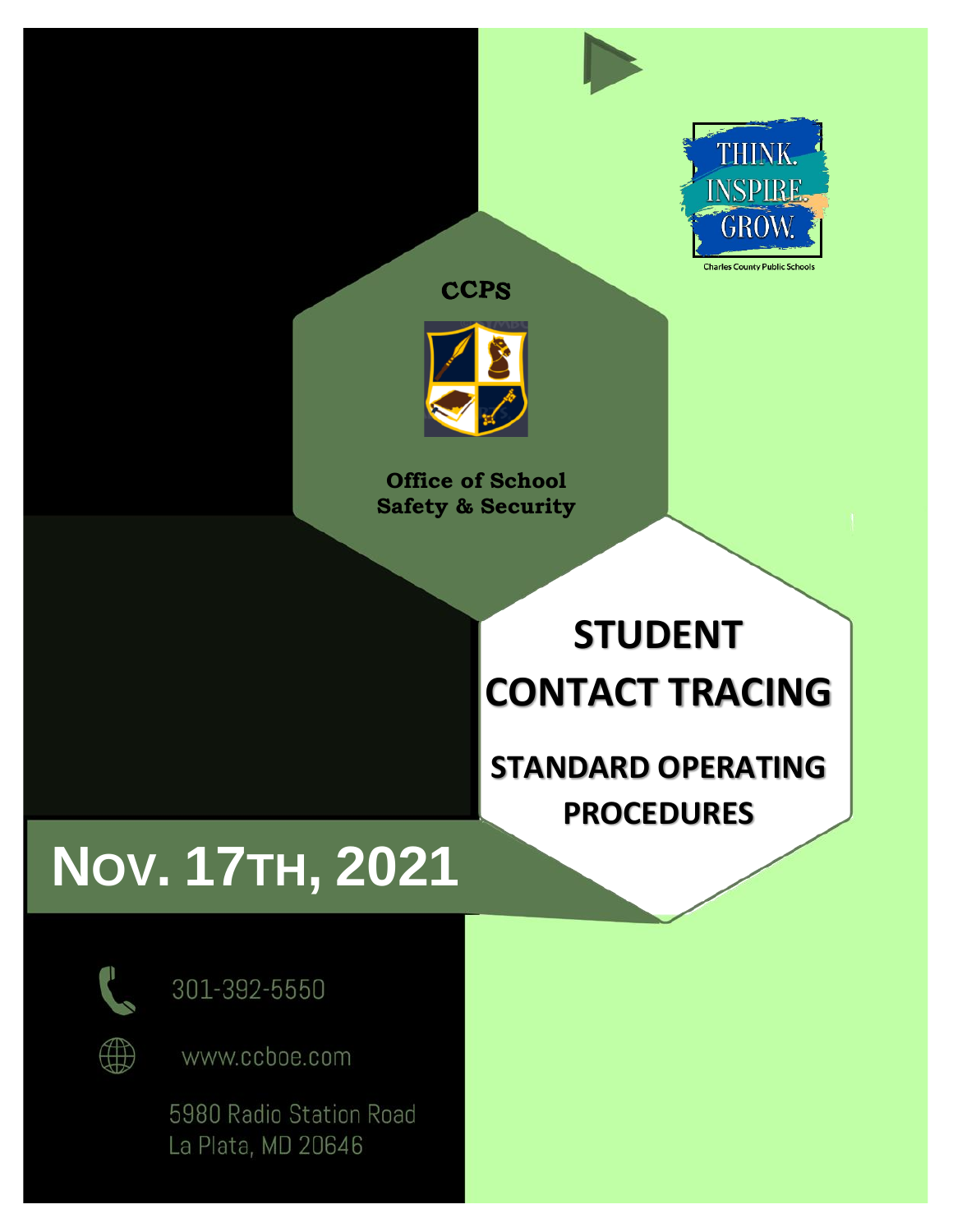## **CHARLES COUNTY PUBLIC SCHOOLS COVID-19 STUDENT CONTACT TRACING PROCEDURES**

## **TABLE OF CONTENTS**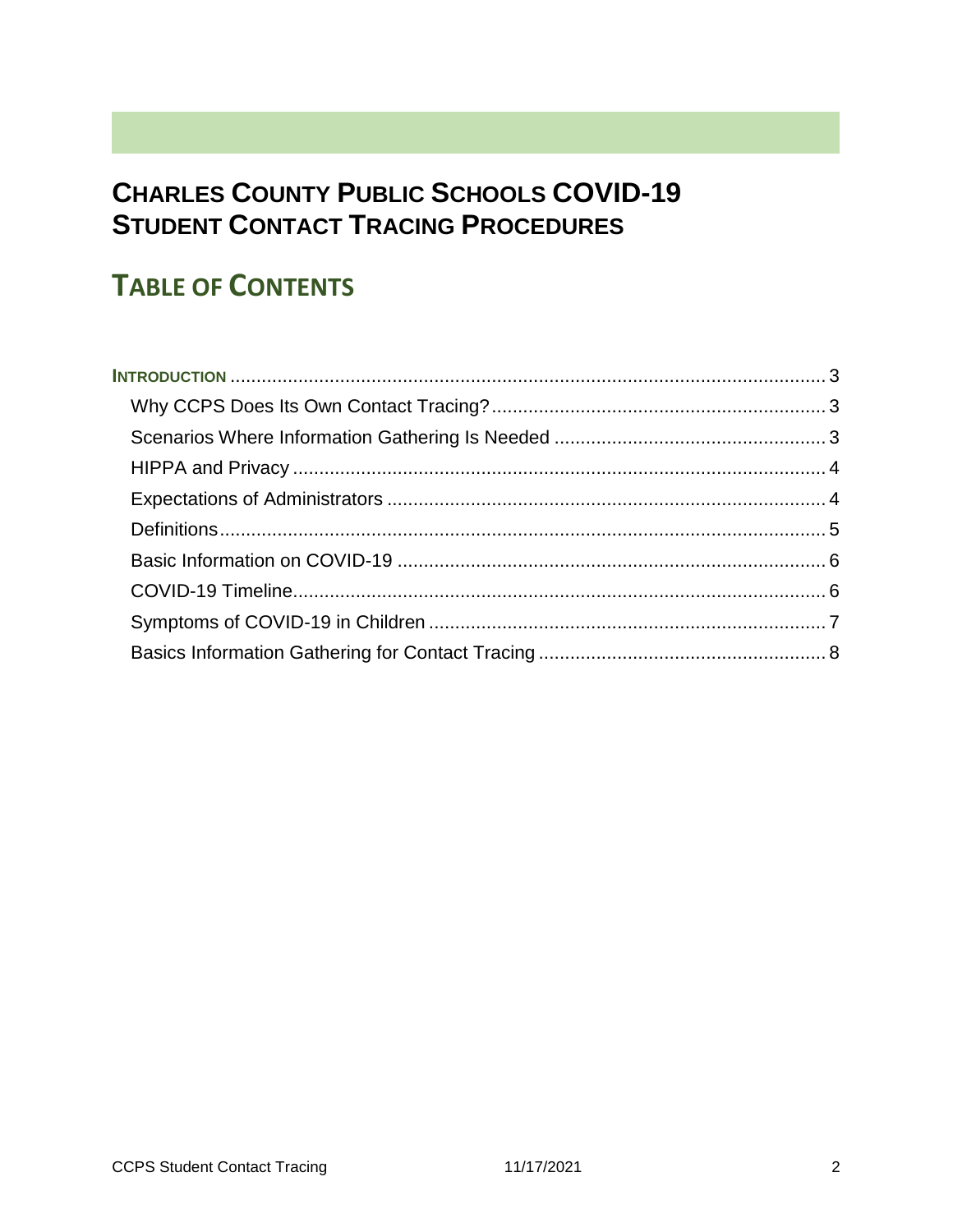### <span id="page-2-0"></span>**INTRODUCTION**

This document is designed to ensure Charles County Public Schools (CCPS) staff, students and the community are aware of contact tracing, its importance and limitations, and how it will be completed by CCPS.

When students return, school administrators will be asked to assist with contact tracing investigations and the collection of information that will help in determining who may have been exposed to a COVID-19 positive student or potential COVID-19 positive student while at school. Contact tracing is only for students who attend face-to-face instruction or attend in-person activities at the school such as athletics. At this time, administrators will not be responsible for making decisions on their own, however; the collection of the proper data is highly important in decision making.

#### <span id="page-2-1"></span>**WHY CCPS DOES ITS OWN CONTACT TRACING?**

By law, the Maryland Department of Health must conduct contact tracing interviews with all COVID-19 positive persons and identify close contacts. This process must be completed within 48-hours. Working with the Charles County Department of Health, CCPS has been approved to complete supplemental contact tracing for three main reasons:

- 1. CCPS has a vested interest in conducting contact tracing with persons who have been identified as meeting the definition of exposure (close contact), who have been in our buildings, and are an employee or student.
- 2. Our process is faster than the State's (up to 48-hours) since the workload is less.
- 3. The most important priority is to ensure redundancy in both systems.

CCPS contact tracing does not replace or interfere with the Maryland Department of Health contact tracing responsibilities.

Every positive case involving a CCPS employee or student is investigated twice. The CCPS contact tracing process has been replicated by a number of organizations throughout the state.

#### <span id="page-2-2"></span>**SCENARIOS WHERE INFORMATION GATHERING IS NEEDED**

As students return, we will rely upon school administrators to collect information about suspected or confirmed COVID-19 positive students. There are several distinct ways contact tracing with students will be initiated:

1. Student or family reports an exposure to a known positive COVID-19 person: As documented in the Standard Operating Procedures (SOP) [\(https://www.ccboe.com/index.php/road-to-reopening\)](https://www.ccboe.com/index.php/road-to-reopening), the administrator will ask questions to determine timelines and who may meet the exposure threshold during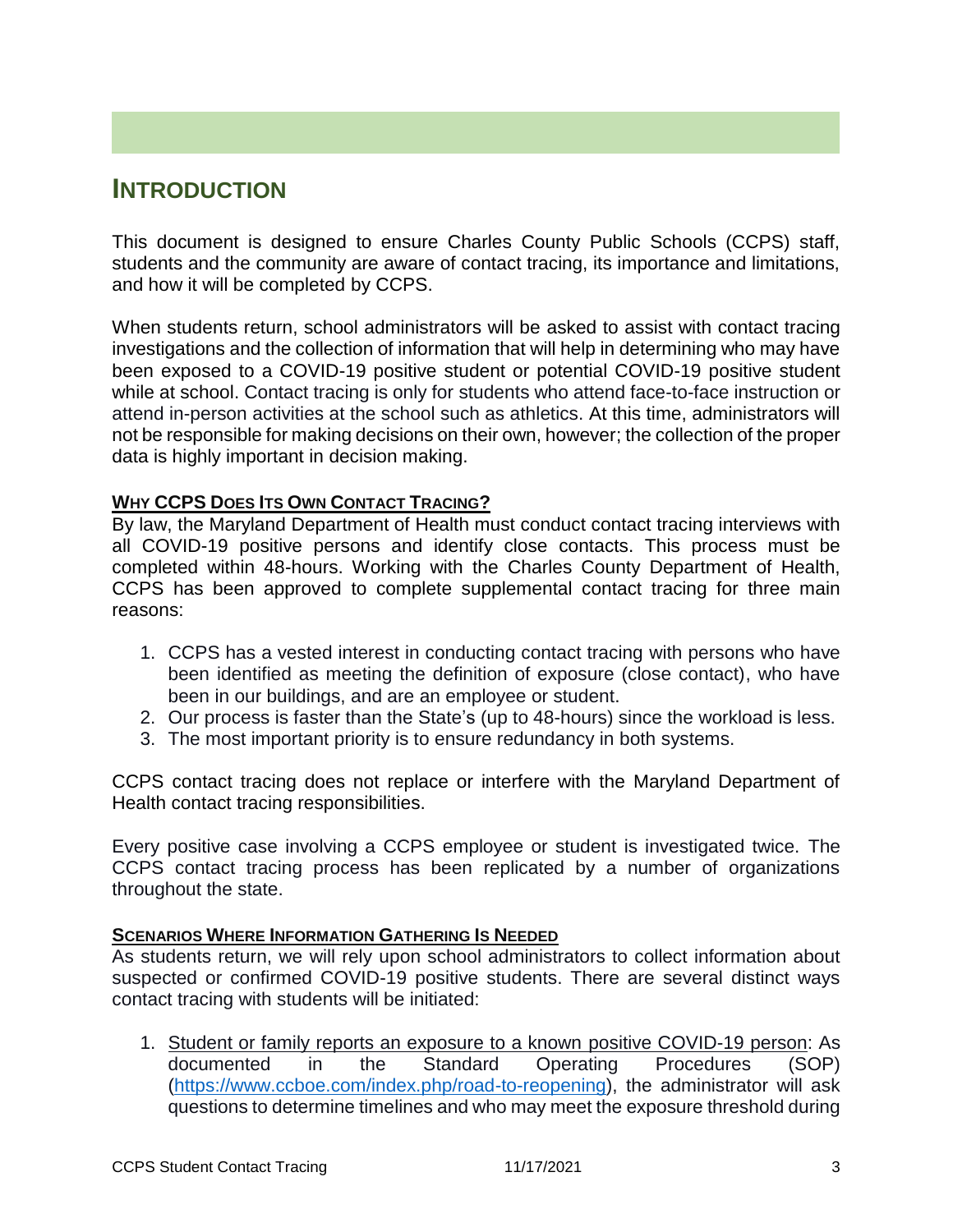the contagious period when the student was at the school. Depending on the age, the student's teacher may be interviewed as well to determine who may have been exposed.

- 2. Student tests positive outside of school: A parent or student may report that they have tested positive. The health department has agreed to share data about CCPS students with the school nurse management team, who may initiate a phone call to the student after ensuring the student is not in school. The nurse or administrator will ask timeline questions and report that information using the same process as above.
- 3. Student becomes sick at school and tests positive using a CCPS rapid test: The administrator will again ask timeline questions of the student and parent. Depending on the age, the student's teacher may be interviewed as well to determine who may have been exposed.
- 4. Students who are awaiting test results, or who have been at school while they were exposed to someone who is ill or awaiting test results: Depending on the information known at the time and gleaned from the interview, precautionary contact tracing phone calls may be made after the information is transmitted to the mitigation team and follow-up conferences are complete.

<span id="page-3-0"></span>**HEALTH INSURANCE PORTABILITY AND ACCOUNTABILITY ACT OF 1996 (HIPPA) AND PRIVACY** All information collected during contact tracing information gathering and investigations is confidential and can only be shared with those who have an articulable right or need to know. These reasons are mostly limited to investigation and management purposes. In cases where the student may not be able to provide reliable information due to a lack of understanding of time and space, the identity of the student may be shared with the teacher for investigative purposes. The identity of the COVID-19 positive person or persons involved in the investigation must remain confidential and cannot be shared publicly or with anyone who does not have a right or need to know. When conducting follow-up interviews with students who have been identified as close contacts, you may ask what other individuals were present, however, you must not identify or confirm the positive person.

Before completing any interviews, the importance of privacy should be explained to the student in an age-appropriate manner. Regardless of whether the student is quarantined or not, the parent/guardian should be contacted and informed of the interview. If necessary, the parent can be on the phone when the interview is taking place, however, care must be taken to not identify others involved in the situation.

#### <span id="page-3-1"></span>**EXPECTATIONS OF ADMINISTRATORS**

In an attempt to share both the workload and reduce investigative time, administrators are — at a minimum — expected to gather necessary information and pass information onto the mitigation team. The mitigation team includes the school principal, school nurse and several members of the operations group at central office. Administrators should use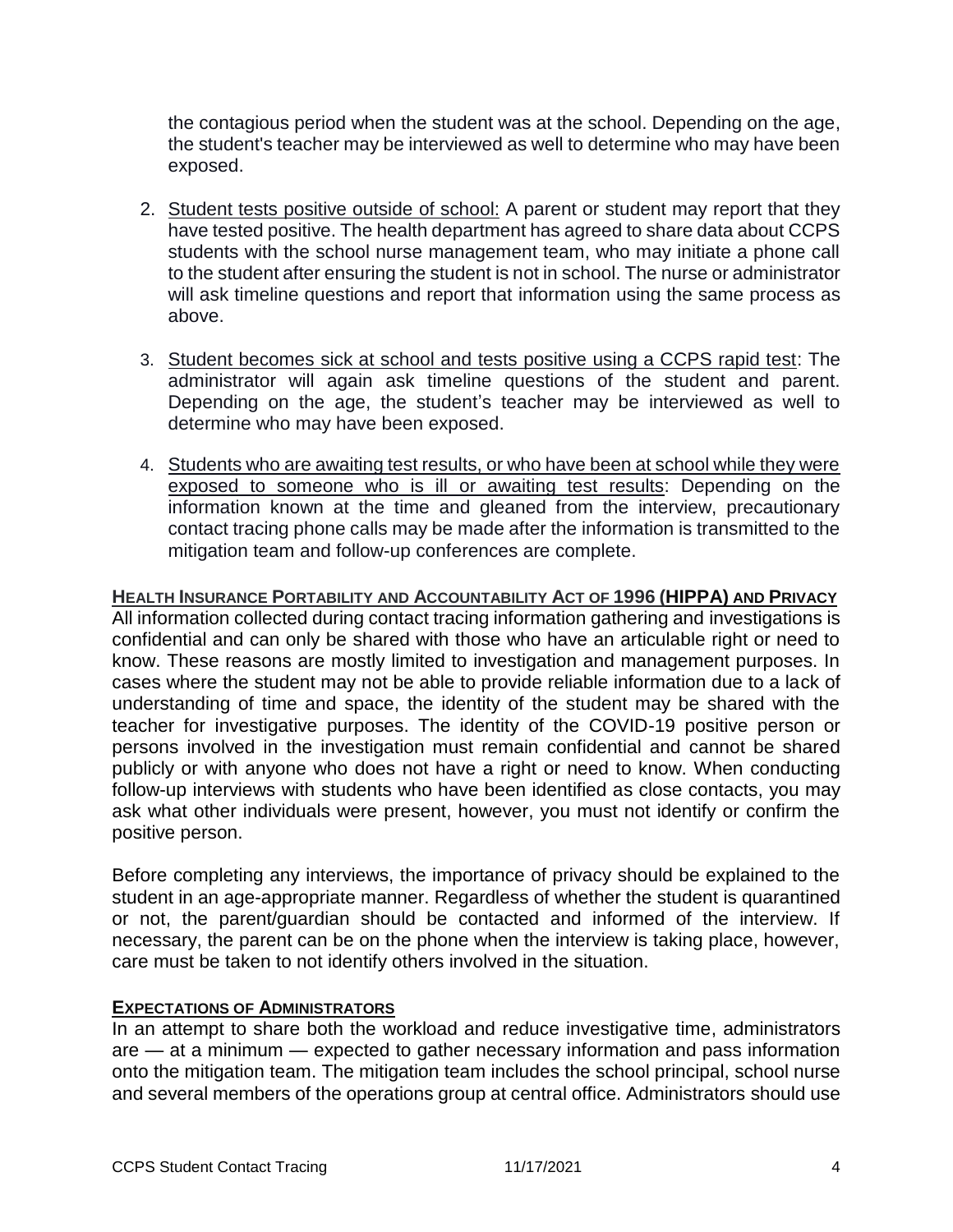the forms attached to this document as a guide for information collection. The sharing of information can initially be done by phone, but written follow-up will need to be completed through [covid@ccboe.com.](mailto:covid@ccboe.com) Once the information is collected and reported, collective decisions will be made on individuals who will need to be asked to quarantine.

#### <span id="page-4-0"></span>**DEFINITIONS**

All definitions below are from the Centers for Disease Control and Prevention (CDC). [https://www.cdc.gov/coronavirus/2019-ncov/php/contact-tracing/contact-tracing](https://www.cdc.gov/coronavirus/2019-ncov/php/contact-tracing/contact-tracing-plan/appendix.html#contact)[plan/appendix.html#contact](https://www.cdc.gov/coronavirus/2019-ncov/php/contact-tracing/contact-tracing-plan/appendix.html#contact)

*Contact tracing*: Fundamental activities that involve working with a patient who has been diagnosed with an infectious disease to identify and provide support to people (contacts) who may have been infected through exposure to the patient. This process prevents further transmission of disease by separating people who have (or may have) an infectious disease from people who do not.

*Close contact*: Someone who was within six feet of an infected person for a cumulative total of 15 minutes or more during a 24-hour period\* starting from two days before illness onset (or, for asymptomatic patients, two days prior to test specimen collection) until the time the patient is isolated.

• In the indoor classroom setting for students in kindergarten to Grade 12, the close contact definition excludes students who were within three-to-six feet of an infected student (laboratory-confirmed or a clinically compatible illness) if both the infected student and the exposed student(s) correctly and consistently wore wellfitting masks the entire time.

**Exposure:** Having come into contact with a cause of, or possessing a characteristic that is a determinant of, a particular health problem. Exposure in a COVID-19 case is the perimeters defined in "close contact."

**Incubation period**: Period of time between exposure to an infection and onset of symptoms.

**Isolation**: The separation of a person or group of people known or reasonably believed to be infected with a communicable disease and potentially infectious from those who are not infected to prevent spread of the communicable disease. Isolation is for sick individuals. CCPS requires isolation for all COVID-19 persons for a minimum of 10 days after symptom onset or testing positive if symptoms have not been detected.

*Quarantine*: The separation of a person or group of people reasonably believed to have been exposed to a communicable disease but not yet symptomatic from others who have not been so exposed to prevent the possible spread of the communicable disease. Quarantine is for individuals who have been exposed and may be in the incubation period. CCPS required a quarantine period of at least seven days (with a negative test or 10 days without a test) of exclusion after a confirmed exposure or close contact with a known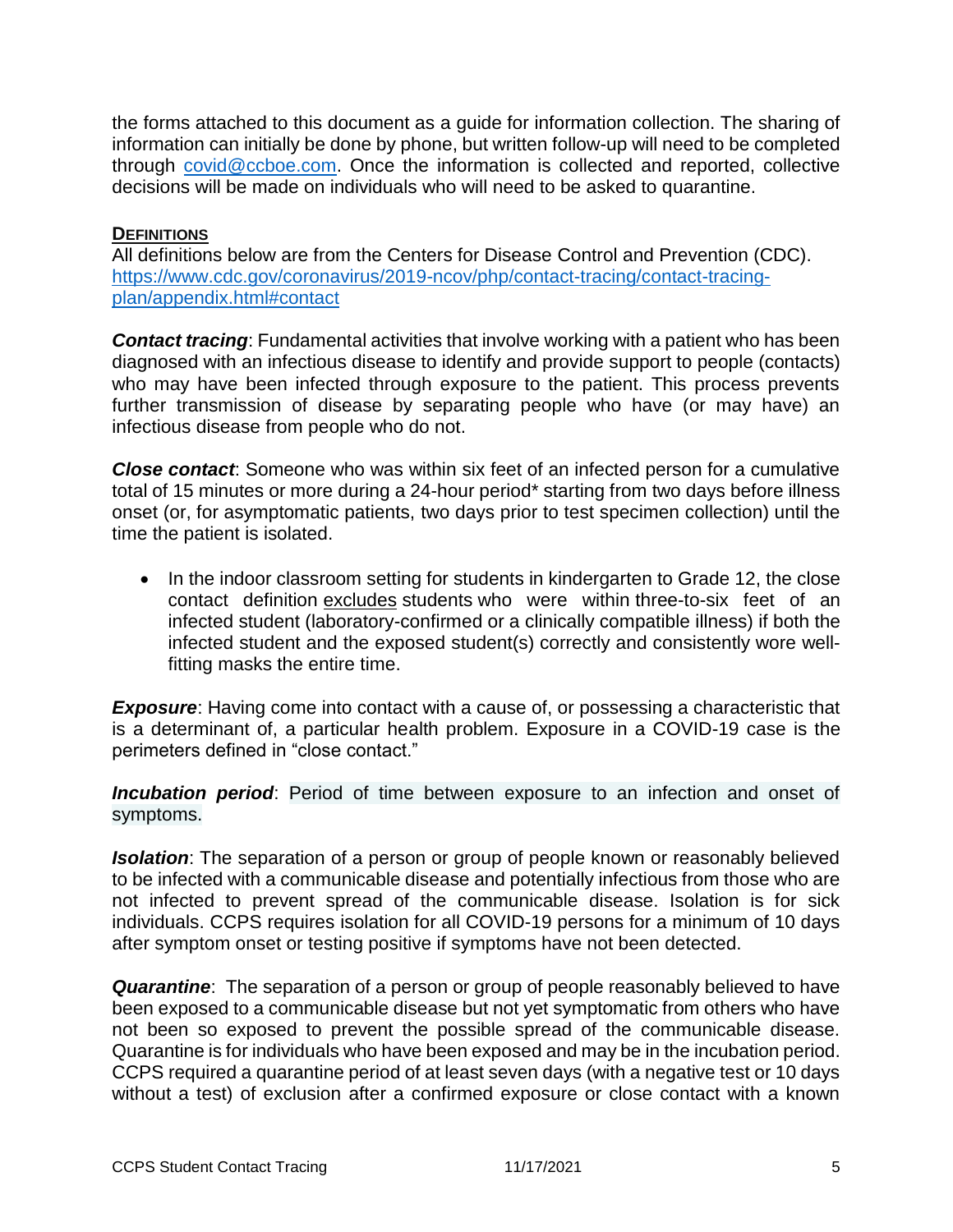COVID-19 positive person. You can test out of our quarantine after seven days. In cases where a student is suffering from a COVID-like illness or awaiting test results they should quarantine until test results are known.

#### <span id="page-5-0"></span>**Basic Information on COVID-19**

COVID-19 is a virus that is mainly spread through airborne transmission and is believed to spread mainly through close contact from person to person, including between people who are physically near each other (within about six feet). People who are infected but do not show symptoms can also spread the virus to others.<sup>1</sup> According to the CDC the most common ways COVID-19 spreads are:

- People who are physically near (within six feet) a person with COVID-19 or have direct contact with that person are at greatest risk of infection.
- When people with COVID-19 cough, sneeze, sing, talk, or breathe they produce **respiratory droplets**. These droplets can range in size from larger droplets (some of which are visible) to smaller droplets. Small droplets can also form particles when they dry very quickly in the airstream.
- Infections occur mainly through exposure to respiratory droplets when a person is in close contact with someone who has COVID-19.
- Respiratory droplets cause infection when they are inhaled or deposited on mucous membranes, such as those that line the inside of the nose and mouth**.**
- As the respiratory droplets travel further from the person with COVID-19, the concentration of these droplets decreases. Larger droplets fall out of the air due to gravity. Smaller droplets and particles spread apart in the air.
- With passing time, the amount of infectious virus in respiratory droplets also decreases.

#### <span id="page-5-1"></span>**COVID-19 TIMELINE**

The incubation period for COVID-19 can be as short as two days and as long as twelve days. A vast majority of individuals will begin to show symptoms five to seven days after being exposed. An individual is considered contagious 48-hours prior to symptom onset. This 48-hour timeframe is considered the "asymptomatic period." This period usually results in the most spread to close contacts. COVID-19 cannot be spread as soon as a person is exposed. When conducting contact tracing, it is important to identify when the sick person began to show symptoms. Only individuals who have been exposed in the 48-hour period prior to symptom onset and those who have been exposed after symptom onset need to be identified and contacted for contact tracing purposes. Below is an example of the COVID-19 infectious timeline:

 $\overline{a}$ 

<sup>1</sup> https://www.cdc.gov/coronavirus/2019-ncov/prevent-getting-sick/how-covid-spreads.html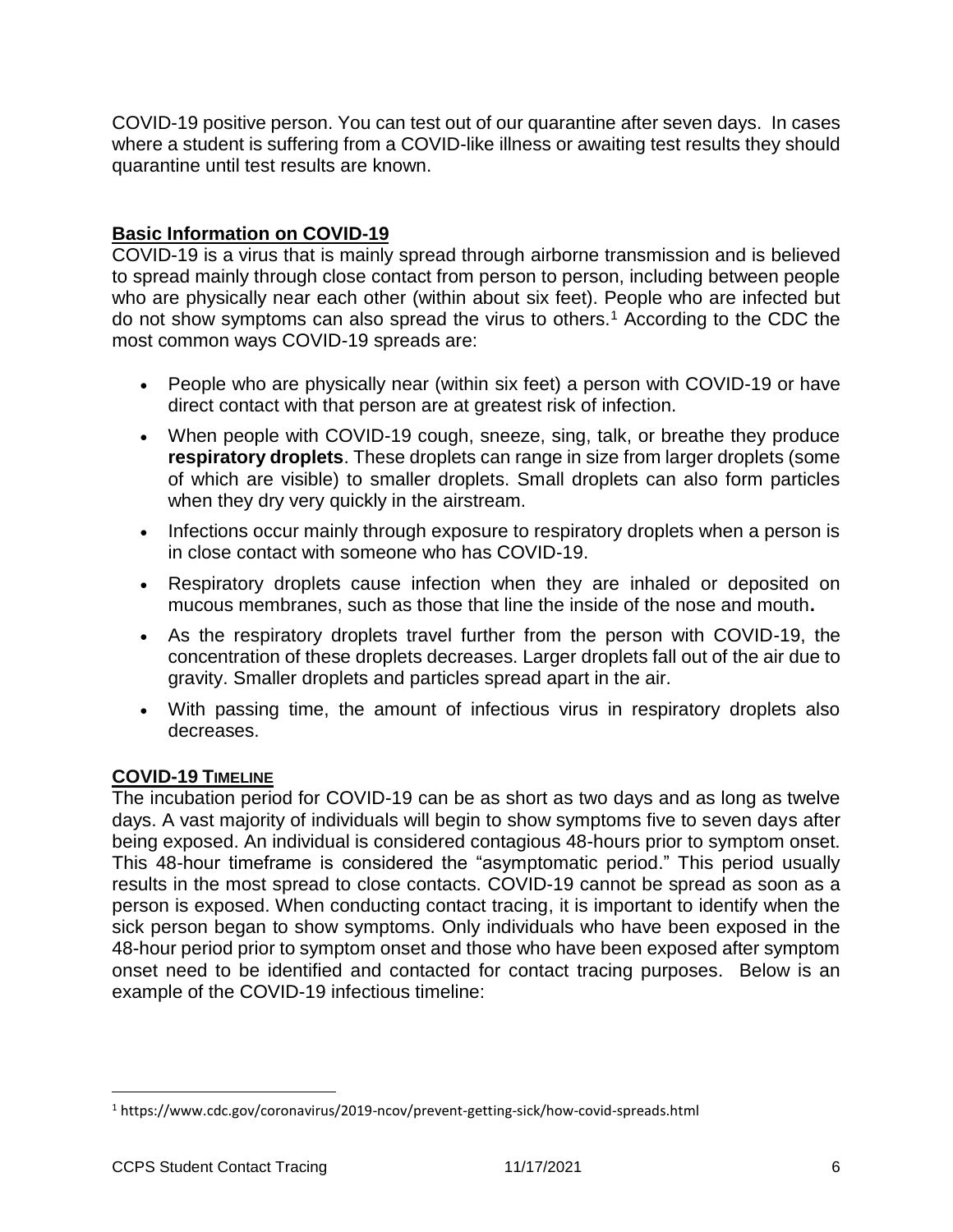

#### <span id="page-6-0"></span>**SYMPTOMS OF COVID-19 IN CHILDREN**

The most common symptoms of COVID-19 in children are fever and cough, but children may have any of these signs or symptoms of COVID-19:

- Fever or chills.
- Cough.
- Nasal congestion or runny nose.
- New loss of taste or smell.
- Sore throat. .
- Shortness of breath or difficulty breathing
- Diarrhea.
- Nausea or vomiting.
- Stomachache.
- **Contract Tiredness.**
- Headache.
- Muscle or body aches.
- Poor appetite or poor feeding, especially in babies younger than a year old.

Pay particular attention to:

- Fever (temperature 100.4 degrees or higher)
- Sore throat
- New uncontrolled cough that causes difficulty breathing (for a child with chronic allergic/asthmatic cough, see if there is a change from their usual cough)
- Diarrhea, vomiting, or stomachache
- New onset of severe headache, especially with a fever<sup>2</sup>

If your child displays ANY of the COVID-19 symptoms listed below, your child should stay home and your family medical care provider should be contacted.

• New uncontrollable cough

 $\overline{a}$ 

<sup>2</sup> https://www.cdc.gov/coronavirus/2019-ncov/daily-life-coping/children/symptoms.html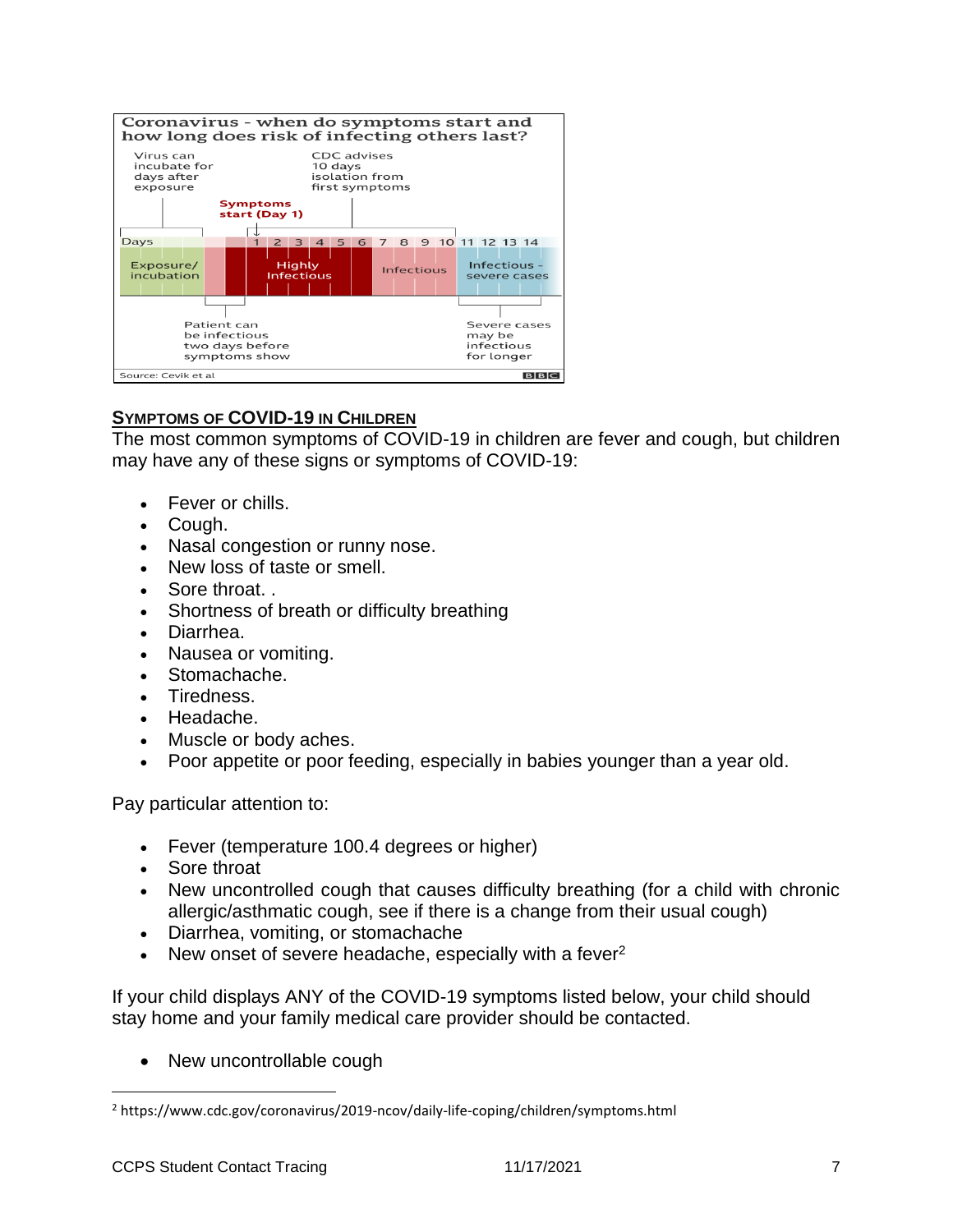- Fever (over 100.4) or higher
- New onset of severe headache, with a fever of over 100.4
- Sore throat with visible redness
- Difficulty breathing
- Vomiting
- Diarrhea
- New loss or change in your ability to taste or smell

#### <span id="page-7-0"></span>**BASIC INFORMATION GATHERING FOR CONTACT TRACING**

An exposure or diagnosis of COVID-19 can be highly stressful. Empathy and understanding must be prioritized. Use open-ended questions and let the student talk without interruption before asking specific questions. You may have to repeat questions or ask them in different ways to confirm or solicit additional information. Rapport building and reassuring the student being interviewed of the confidential nature of these situations is important. If the student is reluctant to share information, it may be because they fear others will get into trouble for violating COVID-related precautions. Students should be assured of the importance of this process and that discipline is not why we do these interviews. Again, confidentiality should be stressed in an age appropriate manner.

COVID-19 contact tracing investigations are timeline investigations. Dates are highly important and used to determine periods of contagiousness. Below are examples of information that needs to be collected:

#### Student is COVID positive via a CCPS rapid test or outside test or student is ill with a COVID like illness and is awaiting test results:

- When was the student exposed to a known positive person? Or, is there a known exposure to a COVID-19 positive person?
- When did symptoms start?
- When was the last date the student was in school?
- Who does the student play with at recess? (if applicable)
- What friends (that attend CCPS) does the student play with after school that may have been exposed? (on dates the student could be considered contagious)
- Does the student have any siblings that attend CCPS?
- What CCPS students or staff were within six feet for more than 15 minutes? (On the days they were considered contagious.)
- Student was exposed to a known positive COVID-19 person or an ill person awaiting test results:
- When did the positive person get ill?
- When were they tested?